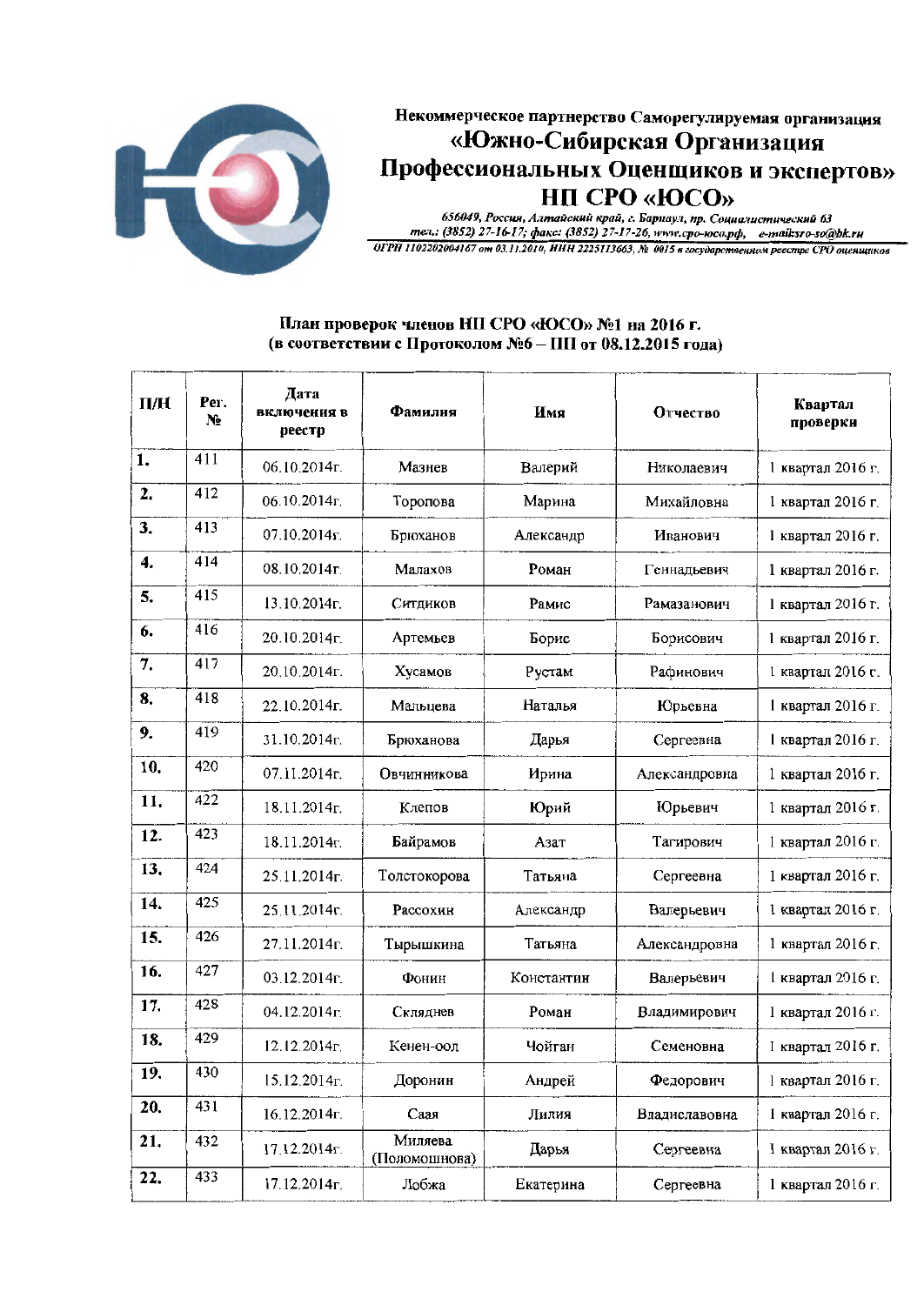| 23. | 434 | 18.12.2014 <sub>r</sub> . | Линёва      | Виктория   | Анатольевна   | 1 квартал 2016 г. |
|-----|-----|---------------------------|-------------|------------|---------------|-------------------|
| 24. | 435 | 18.12.2014r.              | Полетаева   | Ирина      | Васильевна    | 1 квартал 2016 г. |
| 25. | 436 | $18.12.2014r$ .           | Полунин     | Андрей     | Игоревич      | 1 квартал 2016 г. |
| 26. | 437 | 23.12.2014г.              | Тарасов     | Владимир   | Николаевич    | 1 квартал 2016 г. |
| 27. | 438 | 24.12.2014r.              | Радеева     | Татьяна    | Григорьевна   | 1 квартал 2016 г. |
| 28. | 439 | 26.12.2014г.              | Диденко     | Артем      | Юрьевич       | 1 квартал 2016 г. |
| 29. | 440 | 26.12.2014г.              | Колесникова | Bepa       | Николаевна    | 1 квартал 2016 г. |
| 30. | 441 | 26.12.2014r.              | Чигрина     | Галина     | Васильевна    | 1 квартал 2016 г. |
| 31. | 442 | 12.01.2015 <sub>r</sub> . | Королева    | Марина     | Алексеевна    | 1 квартал 2016 г. |
| 32. | 443 | 21.01.2015г.              | Шелепова    | Олеся      | Валерьевна    | 1 квартал 2016 г. |
| 33. | 444 | 21.01.2015r.              | Кузнецова   | Ольга      | Николаевна    | 1 квартал 2016 г. |
| 34. | 445 | 23.01.2015г.              | Артеменко   | Снежана    | Владимировна  | 1 квартал 2016 г. |
| 35. | 446 | 29.01.2015r.              | Потёмкин    | Илья       | Владимирович  | 1 квартал 2016 г. |
| 36. | 447 | 29.01.2015r.              | Шманкевич   | Виктор     | Анатольевич   | 1 квартал 2016 г. |
| 37. | 5   | 10, 10, 2012r             | Жуйков      | Михаил     | Михайлович    | 2 квартал 2016 г. |
| 38. | 23  | 10.10.2012r               | Топорков    | Владимир   | Николаевич    | 2 квартал 2016 г. |
| 39. | 27  | 10, 10, 2012r             | Кузеванова  | Екатерина  | Александровна | 2 квартал 2016 г. |
| 40. | 29  | 10.10.2012г               | Шкорботова  | Юлия       | Владимировна  | 2 квартал 2016 г. |
| 41. | 61  | 10.10.2012r               | Манаенкова  | Александра | Владимировна  | 2 квартал 2016 г. |
| 42. | 86  | 10.10.2012r               | Самарский   | Илья       | Николаевич    | 2 квартал 2016 г. |
| 43. | 87  | 10.10.2012r               | Самарская   | Маргарита  | Сергеевна     | 2 квартал 2016 г. |
| 44. | 120 | 10.10.2012r               | Левин       | Ярослав    | Викторович    | 2 квартал 2016 г. |
| 45. | 121 | 10.10.2012г               | Левин       | Виктор     | Иванович      | 2 квартал 2016 г. |
| 46. | 122 | 10.10.2012r               | Клапанюк    | Вячеслав   | Викторович    | 2 квартал 2016 г. |
| 47. | 123 | 10.10.2012r               | Порозов     | Игорь      | Семенович     | 2 квартал 2016 г. |
| 48. | 124 | 10.10.2012r               | Кулигина    | Алина      | Викторовна    | 2 квартал 2016 г. |
| 49. | 125 | 10.10.2012r               | Багин       | Антон      | Юрьевич       | 2 квартал 2016 г. |
| 50. | 126 | 10, 10, $2012r$           | Левина      | Светлана   | Юрьевна       | 2 квартал 2016 г. |
| 51. | 127 | 10.10.2012r               | Левин       | Игорь      | Викторович    | 2 квартал 2016 г. |
| 52. | 130 | 10.10.2012г               | Лукинов     | Сергей     | Александрович | 2 квартал 2016 г. |
| 53  | 131 | 10.10.2012r               | Сылко       | Вячеслав   | Анатольевич   | 2 квартал 2016 г. |
| 54. | 132 | 10.10.2012r               | Круглова    | Алена      | Юрьевна       | 2 квартал 2016 г. |
| 55. | 133 | 10.10.2012r               | Аршинцев    | Виталий    | Васильевич    | 2 квартал 2016 г. |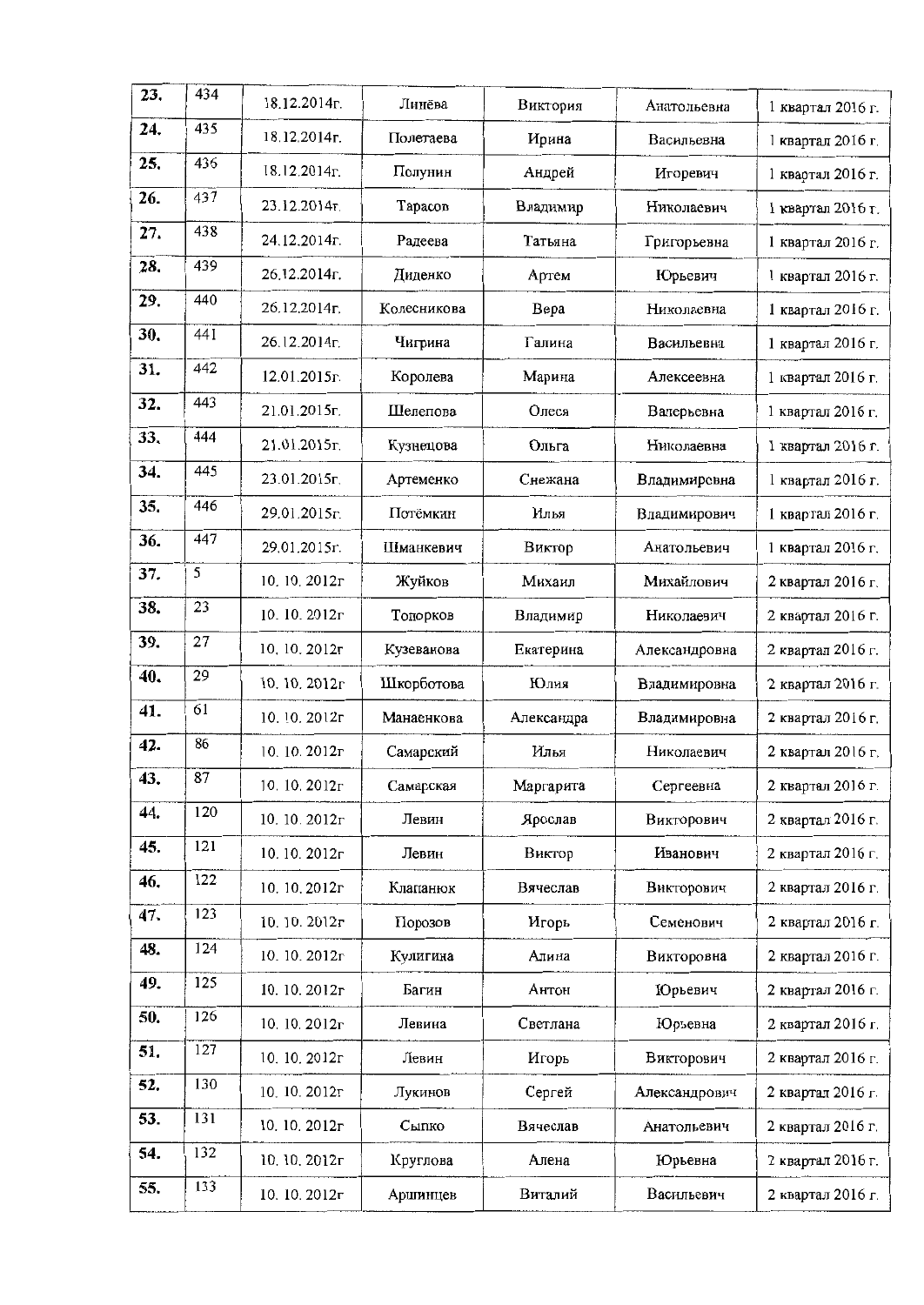| 56. | 134 | 10, 10, $2012r$ | Прохоренко   | Дмитрий   | Иванович      | 2 квартал 2016 г. |
|-----|-----|-----------------|--------------|-----------|---------------|-------------------|
| 57. | 136 | 10.10.2012г     | Сыпко        | Татьяна   | Борисовна     | 2 квартал 2016 г. |
| 58. | 137 | 10.10.2012r     | Шахворостова | Антонина  | Петровна      | 2 квартал 2016 г. |
| 59. | 138 | 10, 10, 2012r   | Шахворостов  | Геннадий  | Николаевич    | 2 квартал 2016 г. |
| 60. | 140 | 10.10.2012r     | Важинская    | Наталья   | Геннадьевна   | 2 квартал 2016 г. |
| 61. | 143 | 10.10.2012r     | Губанова     | Наталья   | Владимировна  | 2 квартал 2016 г. |
| 62. | 146 | 10.10.2012r     | Турбовец     | Маргарита | Валерьевна    | 2 квартал 2016 г. |
| 63. | 147 | 10.10.2012r     | Супруненко   | Александр | Александрович | 2 квартал 2016 г. |
| 64. | 148 | 10, 10, 2012г   | Шестаков     | Сергей    | Николаевич    | 2 квартал 2016 г. |
| 65. | 149 | 10, 10, $2012r$ | Волков       | Николай   | Александрович | 2 квартал 2016 г. |
| 66. | 152 | 10.10.2012r     | Терехов      | Сергей    | Геннадьевич   | 2 квартал 2016 г. |
| 67. | 153 | 10.10.2012r     | Азбукин      | Алексей   | Дмитриевич    | 2 квартал 2016 г. |
| 68. | 154 | 10.10.2012r     | Лукаш        | Олеся     | Олеговна      | 2 квартал 2016 г. |
| 69. | 155 | 10.10.2012г     | Колесникова  | Екатерина | Владимировна  | 2 квартал 2016 г. |
| 70. | 156 | 10.10.2012г     | Решетников   | Александр | Владимирович  | 2 квартал 2016 г. |
| 71. | 157 | 10.10.2012r     | Решетникова  | Елена     | Ринатовна     | 2 квартал 2016 г. |
| 72. | 158 | 10. 10. $2012r$ | Сухотерина   | Анна      | Сергеевна     | 2 квартал 2016 г. |
| 73, | 159 | 10.10.2012г     | Кокташева    | Людмила   | Сергеевна     | 2 квартал 2016 г. |
| 74. | 160 | 10, 10, 2012г   | Климко       | Сергей    | Сергеевич     | 2 квартал 2016 г. |
| 75. | 161 | 10.10.2012г     | Шавандина    | Евгения   | Геннадьевна   | 2 квартал 2016 г. |
| 76. | 163 | 10.10.2012r     | Пугачева     | Лариса    | Юрьевна       | 2 квартал 2016 г. |
| 77. | 164 | 10.10.2012r     | Кочин        | Дмитрий   | Борисович     | 2 квартал 2016 г. |
| 78. | 165 | 10.10.2012r     | Панина       | Екатерина | Владимировна  | 2 квартал 2016 г. |
| 79. | 166 | 10.10.2012r     | Южаков       | Евгений   | Юрьевич       | 2 квартал 2016 г. |
| 80, | 167 | 10.10.2012r     | Красиков     | Иван      | Васильевич    | 2 квартал 2016 г. |
| 81. | 168 | 10. 10. 2012r   | Бордаченков  | Денис     | Иванович      | 2 квартал 2016 г. |
| 82. | 170 | 10.10.2012r     | Сафронов     | Олег      | Игоревич      | 2 квартал 2016 г. |
| 83. | 171 | 10.10.2012г     | Мямлина      | Татьяна   | Николаевна    | 2 квартал 2016 г. |
| 84. | 172 | 10.10.2012r     | Михеева      | Ольга     | Анатольевна   | 2 квартал 2016 г. |
| 85. | 174 | 10.10.2012r     | Руцкая       | Евгения   | Геннадьевна   | 2 квартал 2016 г. |
| 86. | 175 | 10.10.2012r     | Чекалина     | Юлия      | Владимировна  | 2 квартал 2016 г. |
| 87. | 176 | 10, 10, 2012r   | Кравченко    | Максим    | Александрович | 2 квартал 2016 г. |
| 88. | 177 | 10. 10. 2012r   | Дергачев     | Евгений   | Игоревич      | 2 квартал 2016 г. |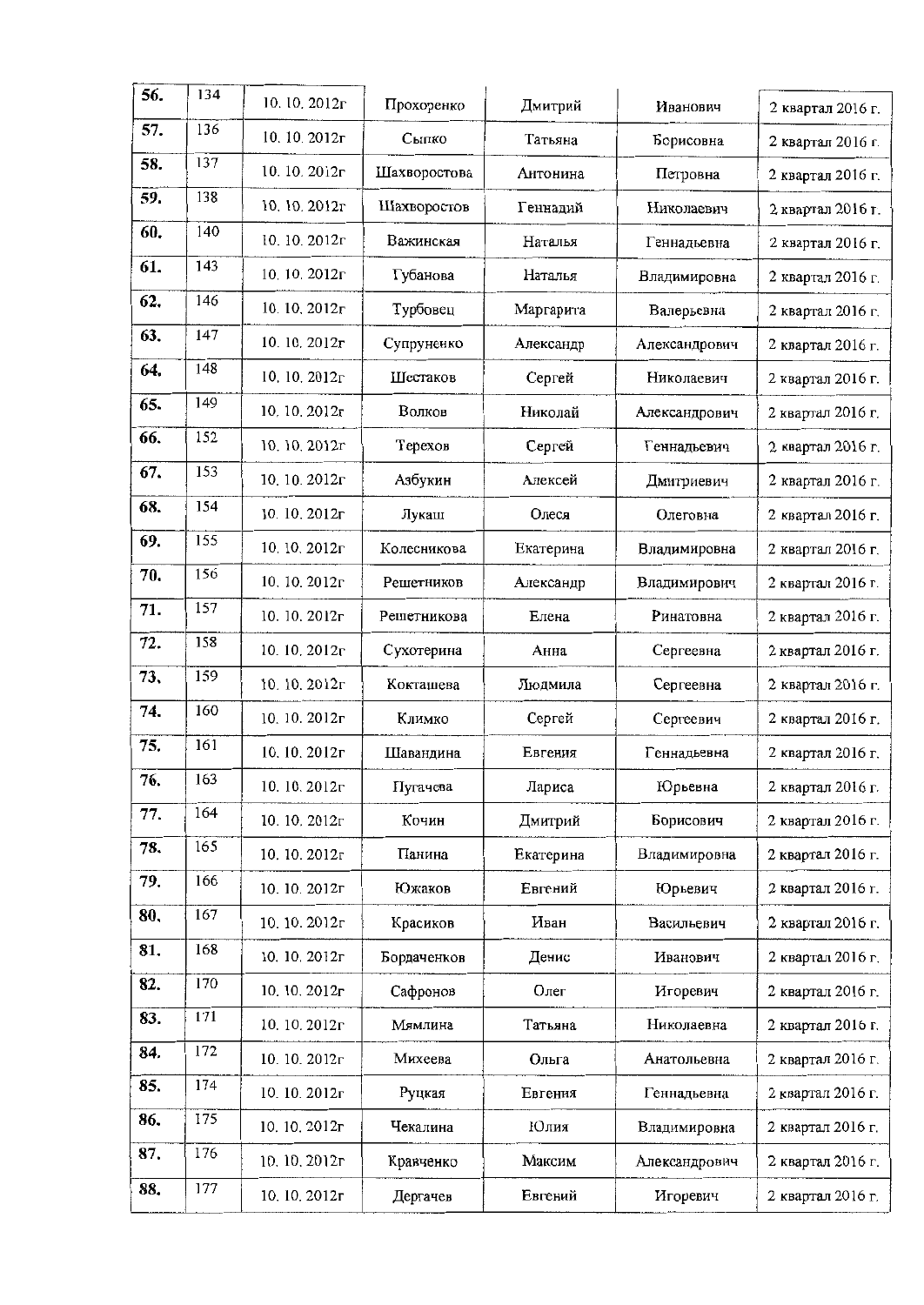| 89.  | 178 | 10.10.2012r         | Гусев         | Роман      | Александрович | 2 квартал 2016 г. |
|------|-----|---------------------|---------------|------------|---------------|-------------------|
| 90.  | 179 | 10. 10. 2012r       | Нурдинов      | Илья       | Станиславович | 2 квартал 2016 г. |
| 91.  | 180 | 10.10.2012г         | Небесных      | Евгений    | Анатольевич   | 2 квартал 2016 г. |
| 92.  | 181 | 10.10.2012r         | Мямлин        | Никита     | Игоревич      | 2 квартал 2016 г. |
| 93.  | 182 | 10.10.2012r         | Аниров        | Самат      | Темирханович  | 2 квартал 2016 г. |
| 94.  | 184 | 10.10.2012r         | Шаволин       | Алексей    | Алексеевич    | 2 квартал 2016 г. |
| 95.  | 185 | 10.10.2012г         | Козлов        | Erop       | Александрович | 2 квартал 2016 г. |
| 96.  | 187 | 10.10.2012г         | Синельников   | Юрий       | Александрович | 2 квартал 2016 г. |
| 97.  | 188 | 10.10.2012г         | Пучко         | Алина      | Сергеевна     | 2 квартал 2016 г. |
| 98.  | 189 | 10.10.2012r         | Ткаченко      | Сергей     | Васильевич    | 2 квартал 2016 г. |
| 99,  | 190 | 10, 10, 2012 $\tau$ | Дёмин         | Геннадий   | Григорьевич   | 2 квартал 2016 г. |
| 100. | 191 | 10.10.2012 $\Gamma$ | Мудрик        | Роман      | Станиславович | 2 квартал 2016 г. |
| 101. | 192 | 10.10.2012r         | Дубро         | Алииа      | Александровна | 2 квартал 2016 г. |
| 102. | 193 | 10, 10, 2012r       | Шахтарина     | Светлана   | Владимировна  | 2 квартал 2016 г. |
| 103. | 195 | 10.10.2012r         | Капытина      | Наталья    | Владимировна  | 2 квартал 2016 г. |
| 104. | 196 | 10.10.2012r         | Кубушка       | Игорь      | Витальевич    | 2 квартал 2016 г. |
| 105. | 197 | 10.10.2012r         | Кубушка       | Марина     | Анатольевна   | 2 квартал 2016 г. |
| 106. | 198 | 10.10.2012 $r$      | Сергеева      | Ольга      | Викторовна    | 2 квартал 2016 г. |
| 107. | 199 | 10.10.2012r         | Прасалов      | Константин | Александрович | 3 квартал 2016 г. |
| 108. | 200 | 10, 10, 2012r       | Пятышева      | Анна       | Сергеевна     | 3 квартал 2016 г  |
| 109. | 201 | 10.10.2012г         | Рудак         | Татьяиа    | Сергеевна     | 3 квартал 2016 г  |
| 110. | 202 | 10, 10, 2012r       | Иванова       | Анастасия  | Александровна | 3 квартал 2016 г  |
| 111. | 203 | 10.10.2012r         | Веретенникова | Елена      | Геннадьевна   | 3 квартал 2016 г  |
| 112. | 204 | 10.10.2012r         | Миллер        | Екатерина  | Фридриховна   | 3 квартал 2016 г  |
| 113. | 206 | 10, 10, 2012r       | Боярская      | Юлия       | Юрьевна       | 3 квартал 2016 г  |
| 114. | 207 | 10.10.2012r         | Растопчина    | Мария      | Борисовна     | 3 квартал 2016 г  |
| 115. | 208 | 10.10.2012г         | Колосов       | Максим     | Павлович      | 3 квартал 2016 г  |
| 116. | 209 | 10.10.2012r         | Расчитаев     | Александр  | Борисович     | 3 квартал 2016 г  |
| 117. | 212 | 10.10.2012r         | Филиппов      | Александр  | Николаевич    | 3 квартал 2016 г  |
| 118. | 213 | 10. 10. 2012г       | Расчитаев     | Борис      | Александрович | 3 квартал 2016 г  |
| 119. | 214 | 10.10.2012r         | Шмакова       | Маргарита  | Евгеньевна    | 3 квартал 2016 г  |
| 120. | 215 | 10.10.2012r         | Шкарупин      | Михаил     | Алексеевич    | 3 квартал 2016 г  |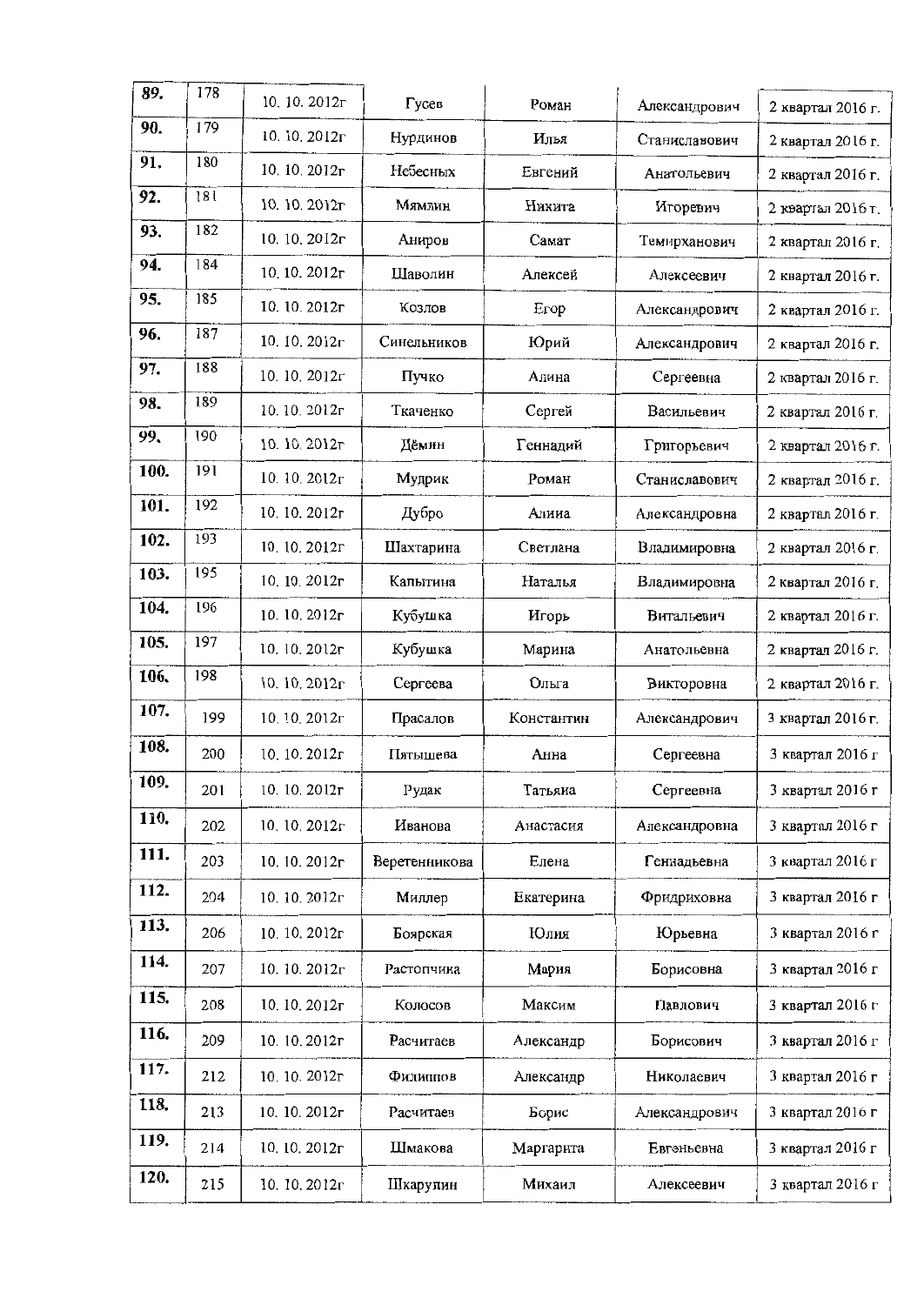| 121. | 216 | 10.10.2012 $\Gamma$ | Писанов     | Юрий      | Владимирович  | 3 квартал 2016 г |
|------|-----|---------------------|-------------|-----------|---------------|------------------|
| 122. |     |                     |             |           |               |                  |
|      | 218 | 10, 10, 2012r       | Ковылин     | Илья      | Сергеевич     | 3 квартал 2016 г |
| 123. | 219 | 10.10.2012г         | Ковылина    | Юлия      | Владимировна  | 3 квартал 2016 г |
| 124. | 220 | 10. 10. 2012r       | Толстых     | Иван      | Игоревич      | 3 квартал 2016 г |
| 125. | 221 | $10.10.2012\Gamma$  | Еремина     | Галина    | Владимировна  | 3 квартал 2016 г |
| 126. | 222 | $10.10.2012\Gamma$  | Афонасьева  | Евгения   | Владимировна  | 3 квартал 2016 г |
| 127. | 223 | 10.10.2012r         | Толстых     | Татьяна   | Олеговна      | 3 квартал 2016 г |
| 128. | 224 | 10.10.2012r         | Ковылин     | Иван      | Сергеевич     | 3 квартал 2016 г |
| 129. | 225 | 10, 10, $2012r$     | Ковылин     | Сергей    | Николавич     | 3 квартал 2016 г |
| 130. | 226 | 10.10.2012 $\Gamma$ | Поткин      | Вячеслав  | Иванович      | 3 квартал 2016 г |
| 131. | 228 | 10. 10. 2012г       | Шацкая      | Анна      | Викторовна    | 3 квартал 2016 г |
| 132. | 229 | 10.10.2012r         | Кассий      | Владислав | Валерьевич    | 3 квартал 2016 г |
| 133. | 231 | 10.10.2012r         | Яковцева    | Ольга     | Владимировна  | 3 квартал 2016 г |
| 134. | 232 | 10.10.2012r         | Исаков      | Евгений   | Николаевич    | 3 квартал 2016 г |
| 135. | 233 | 10.10.2012r         | Стригунова  | Bepa      | Владимировна  | 3 квартал 2016 г |
| 136. | 234 | 10.10.2012г         | Пономаренко | Алина     | Викторовна    | 3 квартал 2016 г |
| 137. | 235 | 10.10.2012r         | Пономаренко | Юлия      | Владимировна  | 3 квартал 2016 г |
| 138. | 238 | 10.10.2012r         | Золотухина  | Анна      | Владимировна  | 3 квартал 2016 г |
| 139. | 240 | 10.10.2012r         | Сердцева    | Ольга     | Ивановна      | 3 квартал 2016 г |
| 140. | 243 | 10.10.2012r         | Удовиченко  | Игорь     | Васильевич    | 3 квартал 2016 г |
| 141. | 245 | 10.10.2012г         | Яковенко    | Елена     | Сергеевна     | 3 квартал 2016 г |
| 142. | 248 | 10.10.2012r         | Маркушина   | Татьяна   | Сергеевна     | 3 квартал 2016 г |
| 143. | 249 | 10, 10, 2012r       | Астахов     | Юрий      | Юрьевич       | 3 квартал 2016 г |
| 144. | 250 | 10.10.2012r         | Седова      | Елена     | Анатольевна   | 3 квартал 2016 г |
| 145. | 251 | 10.10.2012г         | Тюменцев    | Антон     | Валерьевич    | 3 квартал 2016 г |
| 146. | 254 | 10.10.2012r         | Ларейкин    | Сергей    | Владимирович  | 3 квартал 2016 г |
| 147. | 255 | 10.10.2012г         | Авкопашвили | Анна      | Александровна | 3 квартал 2016 г |
| 148. | 256 | 10.10.2012r         | Ашпин       | Алексей   | Анатольевич   | 3 квартал 2016 г |
| 149. | 257 | 10.10.2012r         | Захарченко  | Наталья   | Михайловна    | 3 квартал 2016 г |
| 150. | 258 | 10.10.2012r         | Белей       | Артем     | Викторович    | 3 квартал 2016 г |
| 151. | 260 | 10. 10. $2012r$     | Манаенков   | Матвей    | Николаевич    | 3 квартал 2016 г |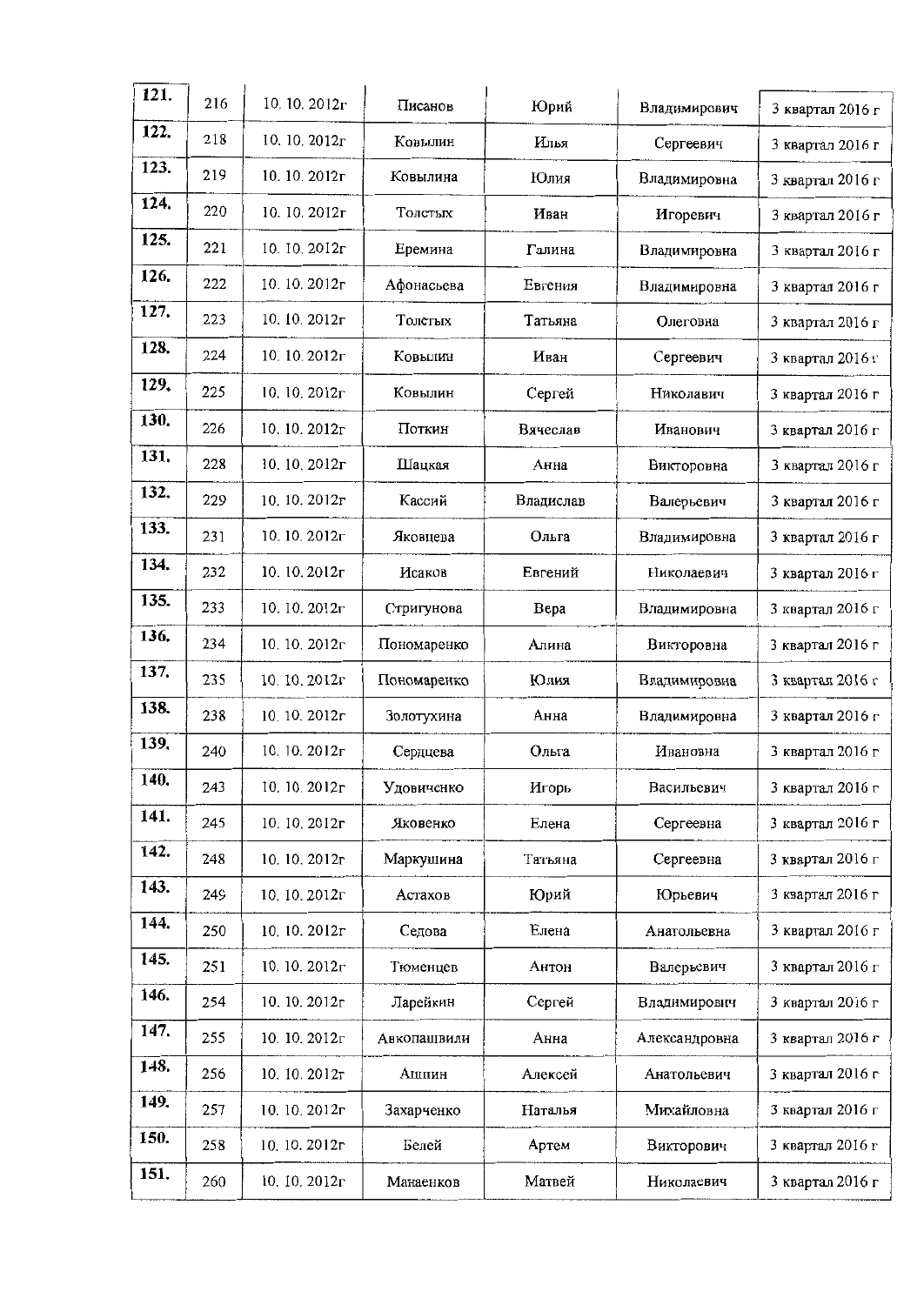| 152. | 261 | 10.10.2012r   | Сипачева   | Ирина      | Сергеевна       | 3 квартал 2016 г |
|------|-----|---------------|------------|------------|-----------------|------------------|
| 153. | 262 | 10.10.2012r   | Толочко    | Александр  | Владимирович    | 3 квартал 2016 г |
| 154. | 263 | 10.10.2012r   | Пятышев    | Евгений    | Степанович      | 3 квартал 2016 г |
| 155. | 264 | 10.10.2012r   | Финк       | Никита     | Игоревич        | 3 квартал 2016 г |
| 156. | 265 | 10.10.2012r   | Кордонский | Марк       | Гдальевич       | 3 квартал 2016 г |
| 157. | 266 | 10.10.2012r   | Агафонов   | Вячеслав   | Александрович   | 3 квартал 2016 г |
| 158. | 267 | 10.10.2012r   | Топорков   | Павел      | Владимирович    | 3 квартал 2016 г |
| 159. | 268 | 10.10.2012r   | Горбунов   | Денис      | Юрьевич         | 3 квартал 2016 г |
| 160. | 269 | 10.10.2012r   | Стребкова  | Наталья    | Леонидовна      | 3 квартал 2016 г |
| 161. | 270 | 10.10.2012r   | Хлгатян    | Наира      | Джаваншировна   | 3 квартал 2016 г |
| 162. | 271 | 10.10.2012r   | Черноусов  | Максим     | <b>ПОрьевич</b> | 3 квартал 2016 г |
| 163. | 272 | 10.10.2012r   | Гапонова   | Виктория   | Вадимовна       | 3 квартал 2016 г |
| 164. | 273 | 10.10.2012r   | Киржаева   | Любовь     | Михайловна      | 3 квартал 2016 г |
| 165. | 274 | 10.10.2012r   | Киреева    | Ольга      | Игоревна        | 3 квартал 2016 г |
| 166. | 275 | 10.10.2012r   | Унгефук    | Евгений    | Александрович   | 3 квартал 2016 г |
| 167. | 276 | 10.10.2012г   | Лырчиков   | Никита     | Сергеевич       | 3 квартал 2016 г |
| 168. | 277 | 10.10.2012r   | Щербинина  | Ирина      | Владимировна    | 3 квартал 2016 г |
| 169. | 278 | 10.10.2012г   | Сотников   | Игорь      | Николаевич      | 3 квартал 2016 г |
| 170. | 279 | 10.10.2012r   | Быкова     | Юлия       | Николаевна      | 3 квартал 2016 г |
| 171. | 280 | 10.10.2012r   | Дворцова   | Татьяна    | Сергеевна       | 3 квартал 2016 г |
| 172. | 281 | 10.10.2012r   | Ларионов   | Сергей     | Алексеевич      | 3 квартал 2016 г |
| 173. | 282 | 10.10.2012r   | Лямин      | Илья       | Александрович   | 3 квартал 2016 г |
| 174. | 283 | 10.10.2012r   | Грушута    | Павел      | Николаевич      | 3 квартал 2016 г |
| 175. | 284 | 10, 10, 2012r | Петри      | Яна        | Сергеевна       | 3 квартал 2016 г |
| 176. | 285 | 10.10.2012r   | Уваров     | Владимир   | Владимирович    | 3 квартал 2016 г |
| 177. | 286 | 10.10.2012г   | Залесов    | Константин | Сергеевич       | 3 квартал 2016 г |
| 178. | 287 | 10.10.2012г   | Макаров    | Сергей     | Владимирович    | 3 квартал 2016 г |
| 179. | 288 | 10.10.2012r   | Трушкова   | Мария      | Игоревна        | 3 квартал 2016 г |
| 180. | 289 | 10.10.2012г   | Лырчиков   | Сергей     | Валентинович    | 3 квартал 2016 г |
| 181. | 290 | 10.10.2012r   | Дубро      | Артём      | Александрович   | 3 квартал 2016 г |
| 182. | 291 | 10.10.2012r   | Шушунова   | Любовь     | Савельевна      | 3 квартал 2016 г |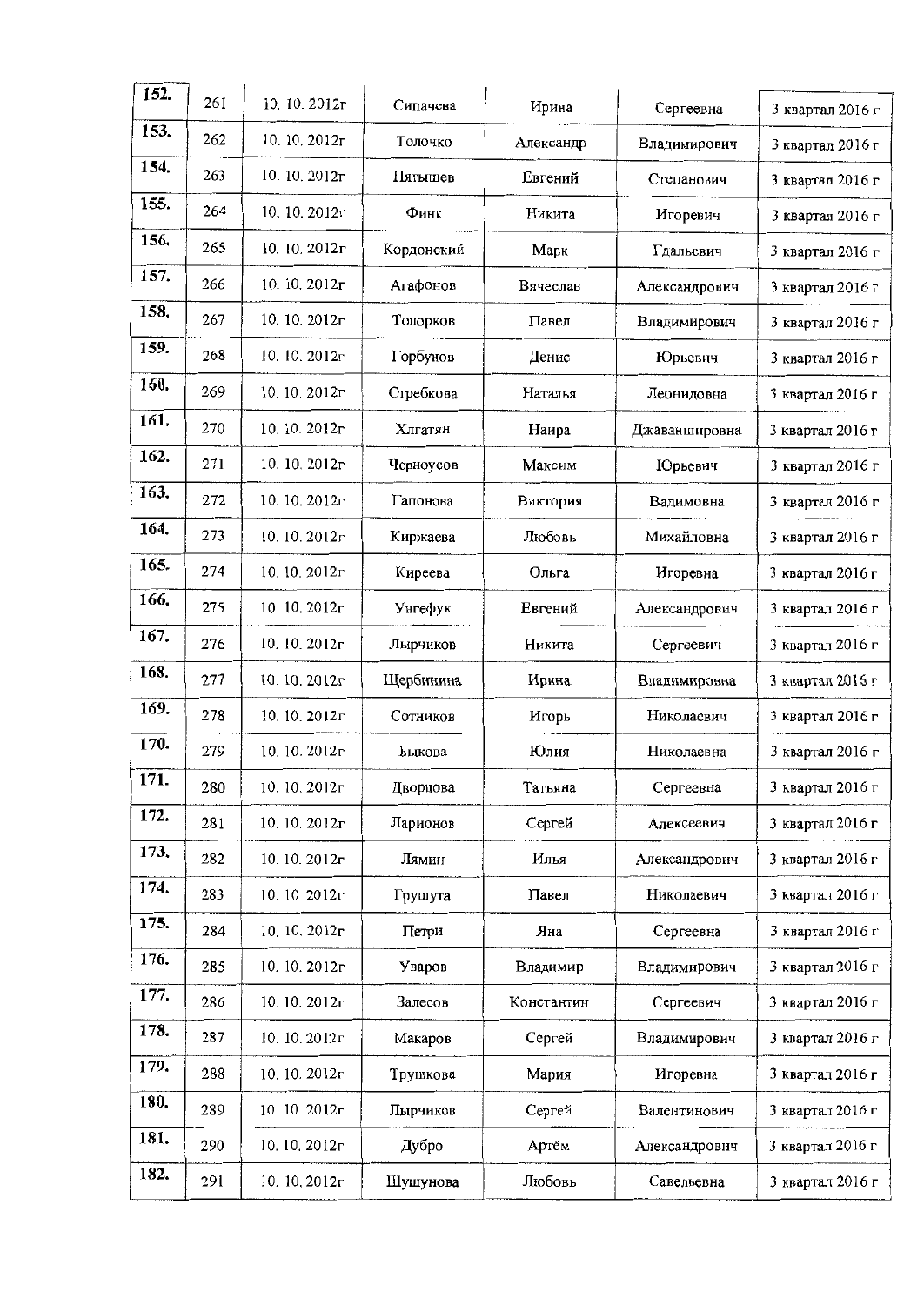| 183. | 292 | 10.10.2012r   | Валиневич                | Наталья    | Анатольевна   | 3 квартал 2016 г |
|------|-----|---------------|--------------------------|------------|---------------|------------------|
| 184. | 294 | 10, 10, 2012r | Перов                    | Евгений    | Андреевич     | 3 квартал 2016 г |
| 185. | 297 | 10, 10, 2012г | Назаренко                | Ольга      | Сергеевна     | 3 квартал 2016 г |
| 186. | 298 | 10.10.2012г   | Солдаткина<br>(Екименко) | Екатерина  | Александровна | 3 квартал 2016 г |
| 187. | 299 | 10.10.2012r   | Гайдамакина              | Яна        | Ивановна      | 3 квартал 2016 г |
| 188. | 300 | 10.10.2012r   | Успенский                | Илья       | Викторович    | 3 квартал 2016 г |
| 189. | 311 | 05.07.2013r.  | Аксенов                  | Андрей     | Викторович    | 3 квартал 2016 г |
| 190. | 312 | 05.07.2013г.  | Вельш                    | Олег       | Валерьевич    | 3 квартал 2016 г |
| 191. | 313 | 17.07.2013г.  | Токарев                  | Андрей     | Борисович     | 3 квартал 2016 г |
| 192. | 314 | 17.07.2013г.  | Перцев                   | Николай    | Сергеевич     | 3 квартал 2016 г |
| 193. | 315 | 01.08.2013г.  | Малахов                  | Данил      | Геннадьевич   | 3 квартал 2016 г |
| 194. | 316 | 08.08.2013г.  | Тарасов                  | Александр  | Васильевич    | 3 квартал 2016 г |
| 195. | 317 | 14.08.2013r.  | Кузеванов                | Роман      | Владимирович  | 3 квартал 2016 г |
| 196. | 319 | 02.09.2013г.  | Ермилин                  | Владимир   | Георгиевич    | 3 квартал 2016 г |
| 197. | 320 | 03.09.2013г.  | Заречнев                 | Александр  | Александрович | 4 квартал 2016 г |
| 198. | 321 | 03.09.2013г.  | Бахмудов                 | Ислам      | Курбанович    | 4 квартал 2016 г |
| 199. | 323 | 20.09.2013r.  | Адамук                   | Анастасия  | Геннадьевна   | 4 квартал 2016 г |
| 200. | 324 | 23.09.2013г.  | Аксенова                 | Мария      | Валерьевна    | 4 квартал 2016 г |
| 201. | 325 | 25.09.2013г.  | Хрулев                   | Константин | Борисович     | 4 квартал 2016 г |
| 202  | 326 | 26.09.2013г.  | Рябченко                 | Наталья    | Васильевна    | 4 квартал 2016 г |
| 203. | 327 | 11.10.2013г.  | Беспалова                | Юлия       | Викторовна    | 4 квартал 2016 г |
| 204. | 328 | 18.10.2013г.  | Мартынов                 | Денис      | Валерьевич    | 4 квартал 2016 г |
| 205. | 329 | 21.10.2013г.  | Кузнецов                 | Юрий       | Юрьевич       | 4 квартал 2016 г |
| 206. | 330 | 21.10.2013г.  | Смердин                  | Станислав  | Александрович | 4 квартал 2016 г |
| 207. | 331 | 25.10.2013г.  | Родионов                 | Андрей     | Андреевич     | 4 квартал 2016 г |
| 208. | 332 | 28.10.2013г.  | Суслов                   | Константин | Иванович      | 4 квартал 2016 г |
| 209. | 334 | 06.11.2013г.  | Свинухов                 | Александр  | Геннадьевич   | 4 квартал 2016 г |
| 210. | 335 | 18.11.2013г.  | Евтушенко                | Юрий       | Николаевич    | 4 квартал 2016 г |
| 211. | 336 | 22.11.2013 г. | Омелянчук                | Виктор     | Борисович     | 4 квартал 2016 г |
| 212. | 337 | 27.11.2013г.  | Бельмегина               | Елена      | Васильевна    | 4 квартал 2016 г |
| 213. | 339 | 26.12.2013г.  | Исаева                   | Наргиз     | Исаевна       | 4 квартал 2016 г |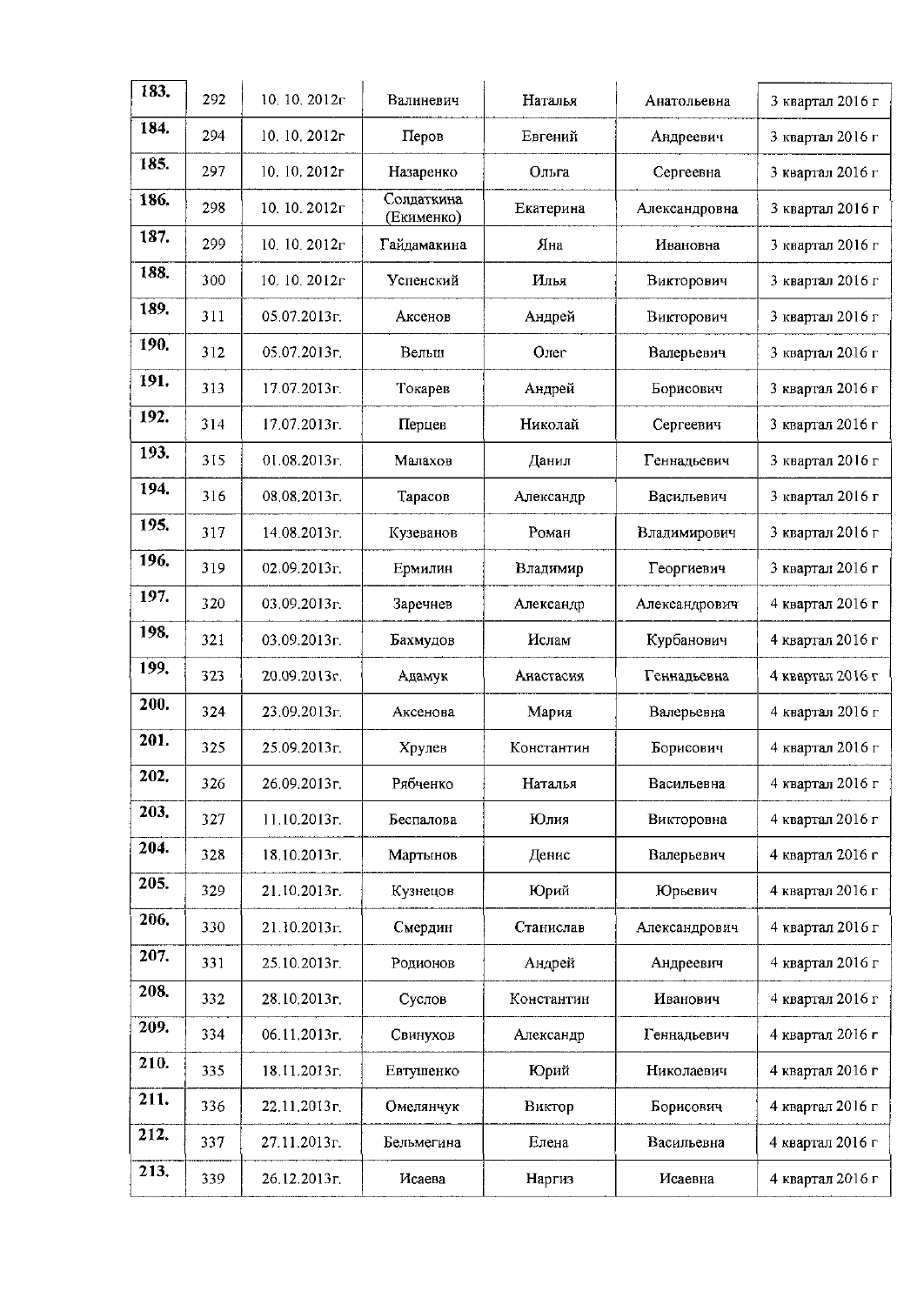| 214. | 340 | 13.01.2014 <sub>r</sub>   | Стурова      | Евгения   | Викторовна    | 4 квартал 2016 г |
|------|-----|---------------------------|--------------|-----------|---------------|------------------|
| 215. | 341 | 13.01.2014r.              | Фадюшин      | Григорий  | Геннадьевич   | 4 квартал 2016 г |
| 216. | 342 | 14.01.2014r.              | Шилов        | Александр | Сергеевич     | 4 квартал 2016 г |
| 217. | 343 | 22.01.2014г.              | Хозяйкин     | Виктор    | Иванович      | 4 квартал 2016 г |
| 218. | 344 | 29.01.2014r.              | Головатюк    | Игорь     | Васильевич    | 4 квартал 2016 г |
| 219. | 346 | 04.02.2014г.              | Аббязова     | Энже      | Асхатовна     | 4 квартал 2016 г |
| 220. | 347 | 11.02.2014 г.             | Степаненко   | Денис     | Михайлович    | 4 квартал 2016 г |
| 221. | 348 | 12.02.2014 г.             | Камалетдинов | Булат     | Фаридович     | 4 квартал 2016 г |
| 222. | 350 | 17.02.2014r.              | Поздеев      | Алексей   | Анатольевич   | 4 квартал 2016 г |
| 223. | 353 | 26.02.2014г.              | Кудинова     | Марина    | Викторовна    | 4 квартал 2016 г |
| 224. | 354 | 27.02.2014r.              | Перфильева   | Татьяна   | Александровна | 4 квартал 2016 г |
| 225. | 355 | 28.02.2014 <sub>D</sub>   | Овчинникова  | Лариса    | Викторовна    | 4 квартал 2016 г |
| 226. | 356 | 07.03.2014 <sub>D</sub> . | Ковтунова    | Виктория  | Алексеевна    | 4 квартал 2016 г |
| 227. | 357 | $11.03.2014r$ .           | Лимонова     | Дарья     | Георгиевна    | 4 квартал 2016 г |
| 228. | 358 | 11.03.2014r.              | Лемтюгин     | Петр      | Николаевич    | 4 квартал 2016 г |
| 229. | 359 | 14.03.2014r.              | Черниговская | Анна      | Васильевна    | 4 квартал 2016 г |
| 230. | 360 | 14.03.2014r.              | Елисеева     | Екатерина | Федоровна     | 4 квартал 2016 г |
| 231. | 361 | 17.03.2014r.              | Киселёв      | Андрей    | Владимирович  | 4 квартал 2016 г |
| 232. | 362 | 24.03.2014r.              | Фадеева      | Ольга     | Васильевна    | 4 квартал 2016 г |
| 233. | 363 | 25,03.2014r.              | Абаштов      | Геннадий  | Николавевич   | 4 квартал 2016 г |
| 234. | 364 | 27.03.2014r.              | Черепанова   | Любовь    | Владимировна  | 4 квартал 2016 г |
| 235. | 365 | 01.04.2014r.              | Лунден       | Илья      | Валерьевич    | 4 квартал 2016 г |
| 236. | 366 | 07.04.2014г.              | Папсуевич    | Петр      | Эдуардович    | 4 квартал 2016 г |
| 237. | 367 | 14.04.2014r.              | Петров       | Максим    | Владимирович  | 4 квартал 2016 г |
| 238. | 368 | 14.04.2014r.              | Кузынов      | Андрей    | Михайлович    | 4 квартал 2016 г |
| 239. | 369 | 16.04.2014г.              | Ивашкин      | Михаил    | Николаевич    | 4 квартал 2016 г |
| 240. | 370 | 21.04.2014г.              | Лукьянова    | Зоя       | Сергеевна     | 4 квартал 2016 г |
| 241. | 371 | 21.04.2014г.              | Боголюбова   | Жанна     | Георгиевна    | 4 квартал 2016 г |
| 242. | 374 | 05.05.2014r.              | Мартынов     | Евгений   | Евгеньевич    | 4 квартал 2016 г |
| 243. | 375 | 05.05.2014г.              | Кузнецова    | Эмилия    | Васильевна    | 4 квартал 2016 г |
| 244. | 376 | 14.05.2014г.              | Николаев     | Алексей   | Анатольевич   | 4 квартал 2016 г |